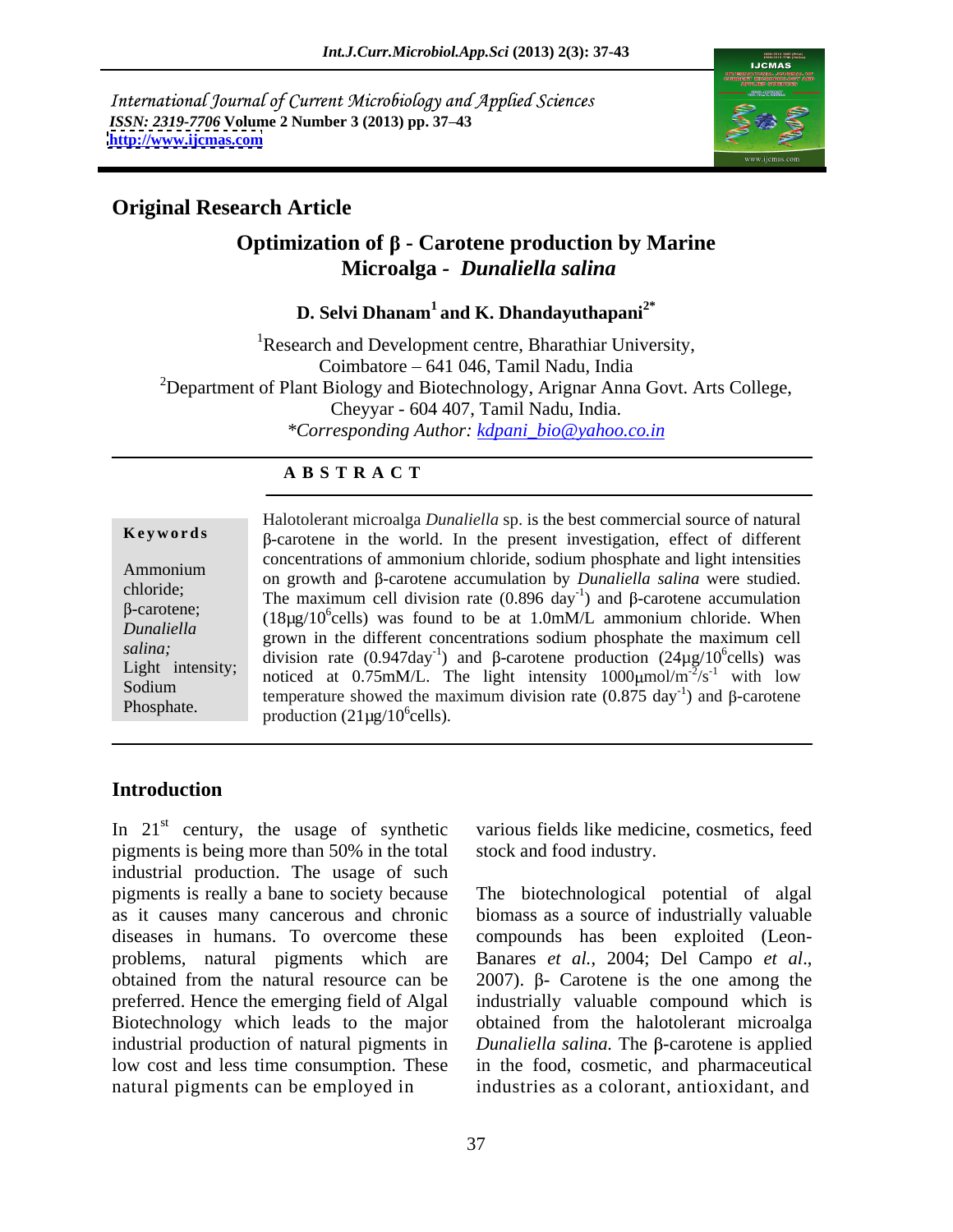high-value compound and known as pro- water and media pH was adjusted into 8.0. vitamin A (Leach, *et al*., 1998).

The eukaryotic green alga *D. salina* one of culture in several countries, since it can 250ml conical flask contain 100ml accumulate high amounts (more than 10% of Dewarln's medium. The media conditions, namely high salinity, high chloride (0.1 to 2 mM) and sodium temperature, high irradiance and/or limiting occurring naturally in a number of locations of high salinity and light intensity, the other algae because of its cell wall-less nature, continuous culture in laboratory is easy and the growth rate is relatively high Growth rate estimation and resistance to various environmental

Main aim of the present work was to study  $\frac{g_{\text{row}}}{g_{\text{avg}}}$  a counting chamber the influence of different concentrations of ammonium chloride, sodium phosphate and light intensities on  $\beta$ -carotene production by

## **Materials and Methods**

#### **Organism and media used**

cultivated in Dewarln's medium (Orset and time Young, 1999). Media composition is as follows: NaCl-  $2.14M$ ; FeCl<sub>3</sub>.6H<sub>2</sub>O- **Extraction and estimation of**  $\beta$ **- carotene**  $4.81\mu$ M,  $H_2BO_3 - 0.54$ mM, Na<sub>2</sub>EDTA-0.12mM,  $NaH_2PO_4.2H_2O-0.13mM$ ;  $NaNO_3$ -  $\beta$ - carotene was determined 1.18mM; $ZnCl_2.4H_2O-0.10\mu M$ ; CaCl<sub>2</sub>.6H<sub>2</sub>O-<br>0.08 $\mu$ M;(NH<sub>4</sub>)<sub>6</sub>Mo<sub>7</sub>O<sub>24</sub>.4H<sub>2</sub>O-.28nm;  $0.08\mu\text{M}; (\text{NH}_4)_6\text{Mo}_7\text{O}_{24}.4\text{H}_2\text{O}$ -.28nm; centrifuged at 4000 rpm for 5 min,

anti-cancer agent since it is a lipophilic  $CuSO<sub>4</sub>$ .  $5H<sub>2</sub>$  O -0.08 $\mu$ M; -1000 ml of sea

### **Media optimization**

the species subjected to considerable mass The media optimization was carried out in algal dry weight) of  $\beta$ -carotene when  $NaH_2PO_4.2H_2O$  and  $NaNO_3$  was replaced maintained under growth limiting with various concentrations of ammonium nutrients (*Raja et al.,* 2007).*D. salina* is sterilized and cooled at room temperature. worldwide. In the marine environment, *D*. incubated in the growth chamber at  $25\pm1$ <sup>o</sup>C *salina* appears green, however, in conditions with continuous cool white fluorescent microalgae turns red due to the production lux in a 12:12 light dark regime but the of protective carotenoids in the cells. influence of light intensity was studied by *Dunaliella* have some advantages such as incubated the cultures in the growth disruption of cells is much easier than that in chamber at range of light intensity 100 to 250ml conical flask contain 100ml Dewarln's medium. The media chloride (0.1 to 2 mM) and sodium phosphate (0.1 to 1.0mM). The media was 10 ml of fresh culture was inoculated and  $\rm{^{0}C}$ lamps (Philips, 40 w) at an intensity of 2000  $2000 \mu \text{mol/m}^{-2}/\text{s}^{-1}$ .  $-2\frac{1}{6}$  $\sqrt{s}^{-1}$ .  $2000 \mu \text{mol/m}^{-2}/\text{s}^{-1}$ .

### **Growth rate estimation**

conditions is higher than in other algae. On the  $6<sup>th</sup>$  day samples were withdrawn and *Dunaliella salina*. The specific growth rate ( $\mu$ )<br>(Division/day) was arrived at using the growth was estimated microscopically by using a counting chamber (haemocytometer). Since the alga is motile, one drop of HCl was added to arrest the motility. The specific growth rate  $(u)$ following formula.

$$
\mu_{\text{max}} = \frac{\log N - \log N_0}{\log 2 \, X \, t}
$$

*Dunaliella salina* used in this study and was Where,  $log N$ - final,  $log N_0$  - initial and ttime that the contract of the contract of the contract of the contract of the contract of the contract of the contract of the contract of the contract of the contract of the contract of the contract of the contract of the

- carotene was determined spectrophotometrically. 10 mL sample was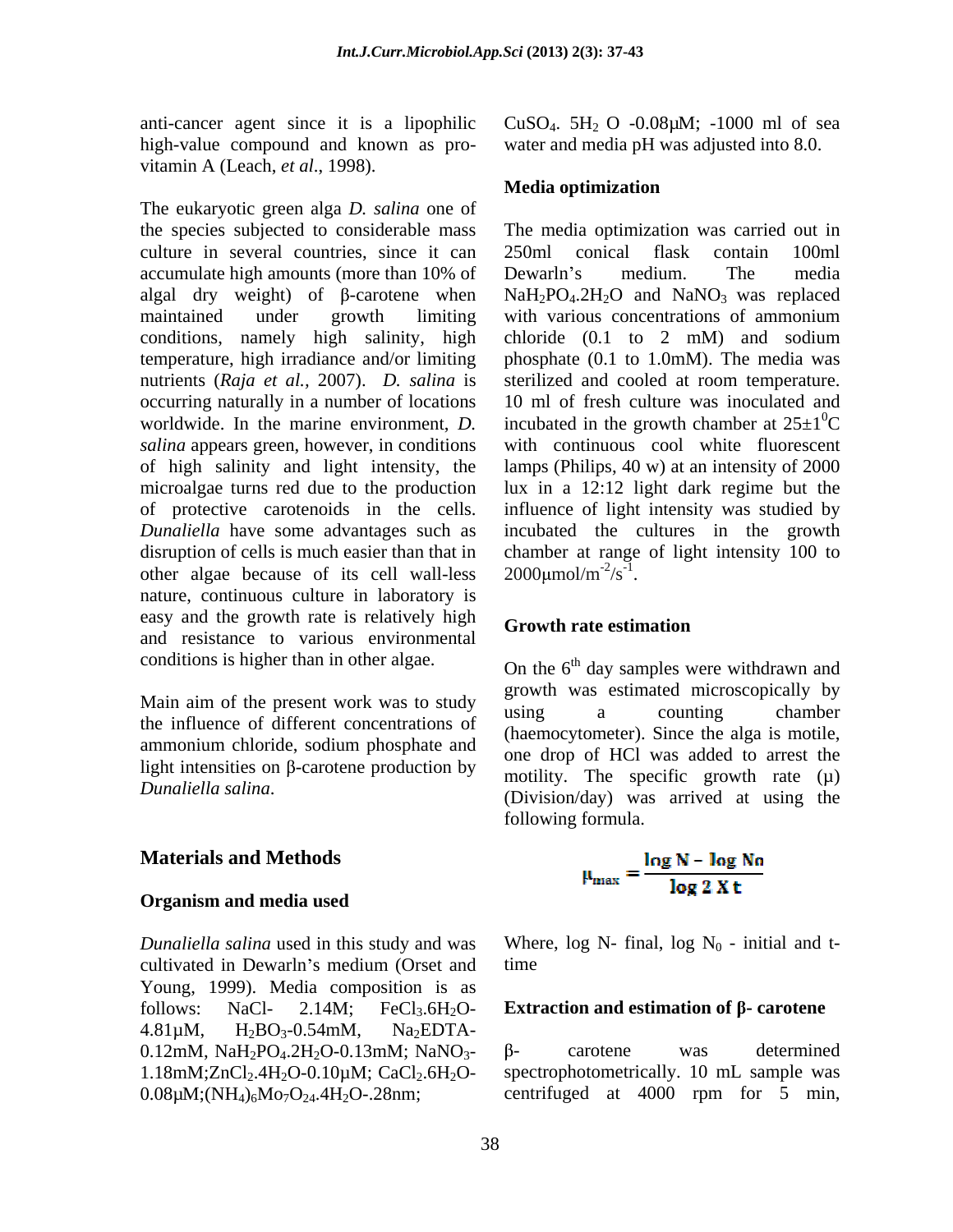discarding supernatant and the pellet was dissolved with 10 mL acetone solution, shaking and stewing till separated. In the present study exponentially grown, N- Repeating above processes until the extract depleted culture of *Dunaliella salina* was turned to white, then adding 60% KOH of inoculated into N-free Dewarln's media 1/10 volume at 49°C, transferring the supernatant without chlorophyll and lipid to  $NH_4Cl$  ranging from 0.1mM to 2.5mM. The 10 mL volumetric flask and added acetone cultures were incubated for six days and to the volume. After determining the  $A_{453}$ value, the concentration (CA<sub>453</sub>) of the  $\beta$ -<br>carotene solution could be found from the standard  $\beta$ -carotene in pure acetone and media (Table 1; Fig.1). Nutrient

Correlations analysis (Karl Pearson) was

# **growth** and  $\beta$ **-carotene production** of *Microcystis viridis* grew faster with

Nitrate and ammonia are the most common nitrate  $(\mu = 0.325 \text{ day}^{-1})$ . forms of nitrogen in aquatic systems.<br>Nitrogen can be an important factor controlling algal growth than other nutrients. Influence of Phosphate on growth and B-<br>Ammonium is the inorganic nitrogenous carotene production of *Dunaliella salina* form of easier assimilation, since nitrate and nitrite first have to be reduced to ammonium PO<sub>4</sub> depleted actively grown *D. salina* was before assimilation. In addition to ammonia inoculated into Dewarin's media amended<br>removal microalgae can also produce with different concentrations of sodium removal, microalgae can also produce biomass which can be used in several ways to improve the economic efficiency of aquaculture systems (Muller-Feuga *et al*.,

2003; Lubzens and Zmora, 2003; Plaza *et al*., 2010; Rodríguez-Meizoso *et al.,* 2010). inoculated into N-free Dewarln's media amended with different concentrations of NH4Cl ranging from 0.1mM to 2.5mM. The estimated the growth rate and  $\beta$ -carotene.

carotene solution could be found from the The maximum growth rate  $(0.896 \text{day}^{-1})$  and standard curve. Standard curve was prepared  $\beta$ -carotene accumulation (18µg/10<sup>o</sup>cells) by dissolved different concentrations of was found to be at 1.0mM/L NH4Cl Present measured at 453 nm. Graph was drawn by concentration/ growth rate (S/µ) plotted plotted the  $\beta$ -carotene concentrations on X- against substrate concentration (S) was a axis and OD values on Y-axis. straight line conforming that the growth is **Statistical Analysis** MH<sub>4</sub>Cl grown culture was 134 and 36.42 performed to find the degree of relationship showed very high degree of positive between the variables. This was done by correlation ( $\gamma = +0.913$ ). Phytoplankton Software - MINITAM Release 12.2. accumulates intracellular nitrogen in the **Result and Discussion**<br>
as a long-term nitrogen storage reservoir **Influence of Ammonium chloride on**  $D$ unaliella salina<br>  $D$ unaliella salina ) and  $^{6}$ colle) cells) media (Table 1; Fig.1). Nutrient related to nutrients confirms to Michaeils - Menten kinetics.  $\mu_{\text{max}}$  and  $K_{s}^{g}$  value of  $\frac{g}{g}$  yelve of s value of respectively. *D. salina* growth and  $\beta$ carotene are interdependent since they form of a variety of compounds, such as nitrate, ammonium, amino-acids, proteins, RNA and pigments. These compounds serve (Dortch *et al*., 1984). Von Rückert and Giani (2004) reported that the microalga *Microcystis viridis* grew faster with  $-1$  then with ) than with nitrate ( $\mu = 0.263$  day<sup>-1</sup>) and ammonium + ) and ammonium + nitrate ( $\mu = 0.325 \text{ day}^{-1}$ ).  $-1$ ).

## **Influence of Phosphate on growth and carotene production of** *Dunaliella salina*

PO4 - depleted actively grown *D. salina* was inoculated into Dewarln's media amended with different concentrations of sodium phosphate ranging from 0.1 to 1.0mM. The cultures were incubated for six days and estimated the growth rate and  $\beta$ -carotene.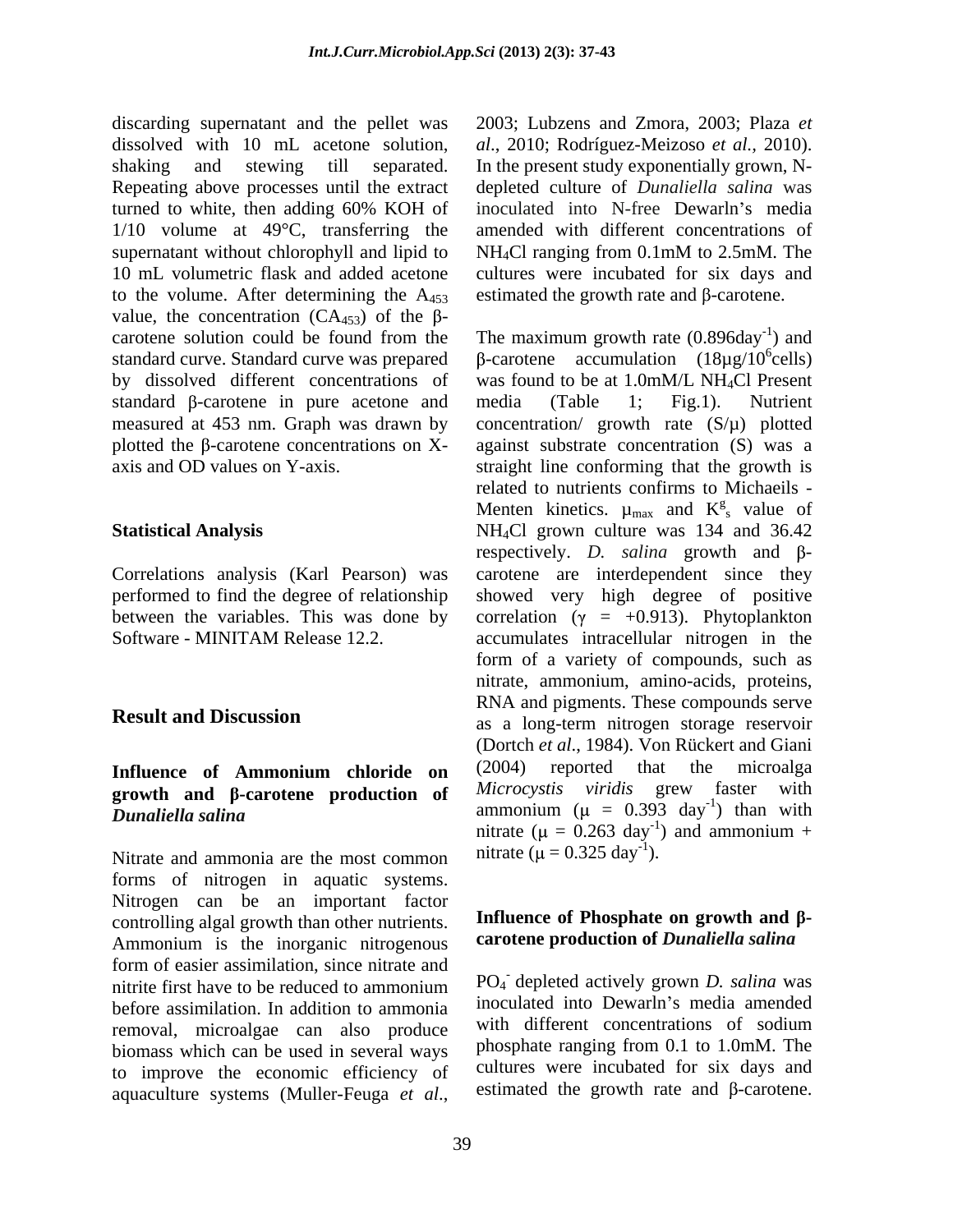Based on division rates the  $\mu_{\text{max}}$  and  $K^g$ , high degree of positive correlation ( $\gamma$  = values were calculated and given inTable.2. The maximum growth rate  $(0.947 \text{ day}^{-1})$  and the fairly high degree of positive correlation  $(y = +0.780)$  so the alga growth and  $\beta$ - irradiances from 200 to 1250 widely used to remove the excessive nutrients and other contaminants because Chlorophyll a content was 64.2% and they have a high capacity of uptaking  $9.5mg/m$  respectively (Ogbonda *et al.*, inorganic nutrients in tertiary waste water 2007; Jai Prakash Pandey and Amit Tiwari, treatment, while producing potentially 2010). valuable biomass (Martínez *et al*., 2000; Chevalier *et al*., 2000). Zhang et al., (2012)

The accumulation of  $\beta$ -carotene and its isomeric ratio are strongly dependent on the to obtain<br>light intensity and the quality of light used carotene. light intensity and the quality of light used (Senger *et al*., 1993). Trabelsi *et al.,* (2009) reported that the optimum light intensity was higher than 180 umol photons  $m^{-2}$  s<sup>-1</sup> for *Arthrospira platensis* growth and production of extracellular polymeric substances (EPS).<br>In this study *D. salina* was inoculated into Dewarln's media and incubated the cultures<br>in the growth chamber at range of light<br>intensity 100 to 2000µmol/m<sup>-2</sup>/s<sup>-1</sup>. The<br>maximum division rate  $(0.875 \text{day}^{-1})$  and  $\beta$ -<br>carotene production  $(21 \mu g/10^6 \text{cells})$  was<br>fou in the growth chamber at range of light  $\frac{2}{3}$   $\frac{16}{14}$ intensity 100 to 2000 $\mu$ mol/m<sup>-2</sup>/s<sup>-1</sup>. The  $\frac{2000 \mu}{\pi}$  movimum division rate (0.875day<sup>-1</sup>) and  $\frac{8}{3}$  and maximum division rate  $(0.875 \text{day}^{-1})$  and  $\beta$ carotene production (21µg/10<sup>6</sup>cells) was  $\frac{1}{8}$   $\frac{8}{6}$ found to be at the light intensity  $\frac{5}{9}$   $\frac{4}{9}$ (Fig.3). The  $\mu_{\text{max}}$  and  $K^g$  values are given in  $\mu_{\text{max}}$  =  $\frac{1}{2}$  =  $\frac{1}{2}$  =  $\frac{1}{2}$  =  $\frac{1}{2}$  =  $\frac{1}{2}$  =  $\frac{1}{2}$  =  $\frac{1}{2}$  =  $\frac{1}{2}$  =  $\frac{1}{2}$  =  $\frac{1}{2}$  =  $\frac{1}{2}$  =  $\frac{1}{2}$  =  $\frac{1}{2}$  Table. 2. *D. salina* growth and  $\beta$ -carotene  $\Box$  **Ammonium chloride** (mM) are interdependent since they showed very

) and depends on the integral light intensity to -carotene accumulation (24µg/10<sup>6</sup>cells) which *Dunaliella* is exposed during a was found to be at 0.75mM/L PO<sub>4</sub> Present division cycle (Lers *et al.*, 1990). This ratio media (Fig.2). Correlation analysis showed is promoted at low range from 20 to 50 carotene production are interdependent.  $\mu$ mol/photons/m<sup>-2</sup>/s<sup>-1</sup> (Orset and Young, Microalgal or cyanobacterial cells have been 2000). When *Spirulina maxima* grown at 5  $+0.906$ ). The accumulation of  $\beta$ -carotene mol/ photons/ $m^{-2}/s^{-1}$  rather than high umol/ photons/m<sup>-2</sup>/s<sup>-1</sup> rather than high  $\sqrt{s}^{-1}$  rather than high rather than high irradiances from 200 to 1250 (Orset and Young, Klux light intensity its protein and Chlorophyll a content was 64.2% and 9.5mg/gm respectively (Ogbonda *et al*., 2007; Jai Prakash Pandey and Amit Tiwari, 2010).

reported that the immobilized *Chlorella* sp. *D. salina* has demonstrated an ability to has great potentialities in nutrient removal produce large percentage content of  $\beta$ and they removed the phosphate with the carotene when grown in the optimum culture efficiency of 77.4% after 1.25 h and 100% conditions. Micro algal productivity in after 4 h. marine ecosystem is also often limited by **Influence of light intensity on growth and** results may suggest the optimum **6-carotene production of** *Dunaliella salina* concentration of ammonium chloride, conditions. Micro algal productivity in the availability of nutrient and light. In the present investigation the growth kinetic results may suggest the optimum concentration of ammonium chloride, sodium phosphate and light intensity to enhance the biomass production of *D. salina* to obtain the maximum production of  $\beta$  – carotene.

#### $\frac{2}{2}$   $\frac{1}{2}$   $\frac{1}{2}$   $\frac{1}{2}$   $\frac{1}{2}$   $\frac{1}{2}$   $\frac{1}{2}$   $\frac{1}{2}$   $\frac{1}{2}$   $\frac{1}{2}$   $\frac{1}{2}$   $\frac{1}{2}$   $\frac{1}{2}$   $\frac{1}{2}$   $\frac{1}{2}$   $\frac{1}{2}$   $\frac{1}{2}$   $\frac{1}{2}$   $\frac{1}{2}$   $\frac{1}{2}$   $\frac{1}{2}$   $\frac{1}{2}$   $s^{-1}$  for  $\frac{1}{2}$  in  $\frac{1}{2}$  in  $\frac{1}{2}$  in  $\frac{1}{2}$  in  $\frac{1}{2}$  in  $\frac{1}{2}$  in  $\frac{1}{2}$  in  $\frac{1}{2}$  is  $\frac{1}{2}$  in  $\frac{1}{2}$  in  $\frac{1}{2}$  is  $\frac{1}{2}$  in  $\frac{1}{2}$  is  $\frac{1}{2}$  in  $\frac{1}{2}$  is  $\frac{1}{2}$  if  $\$ ammonium chloride on  $\beta$ -carotene production of *Dunaliella salina*

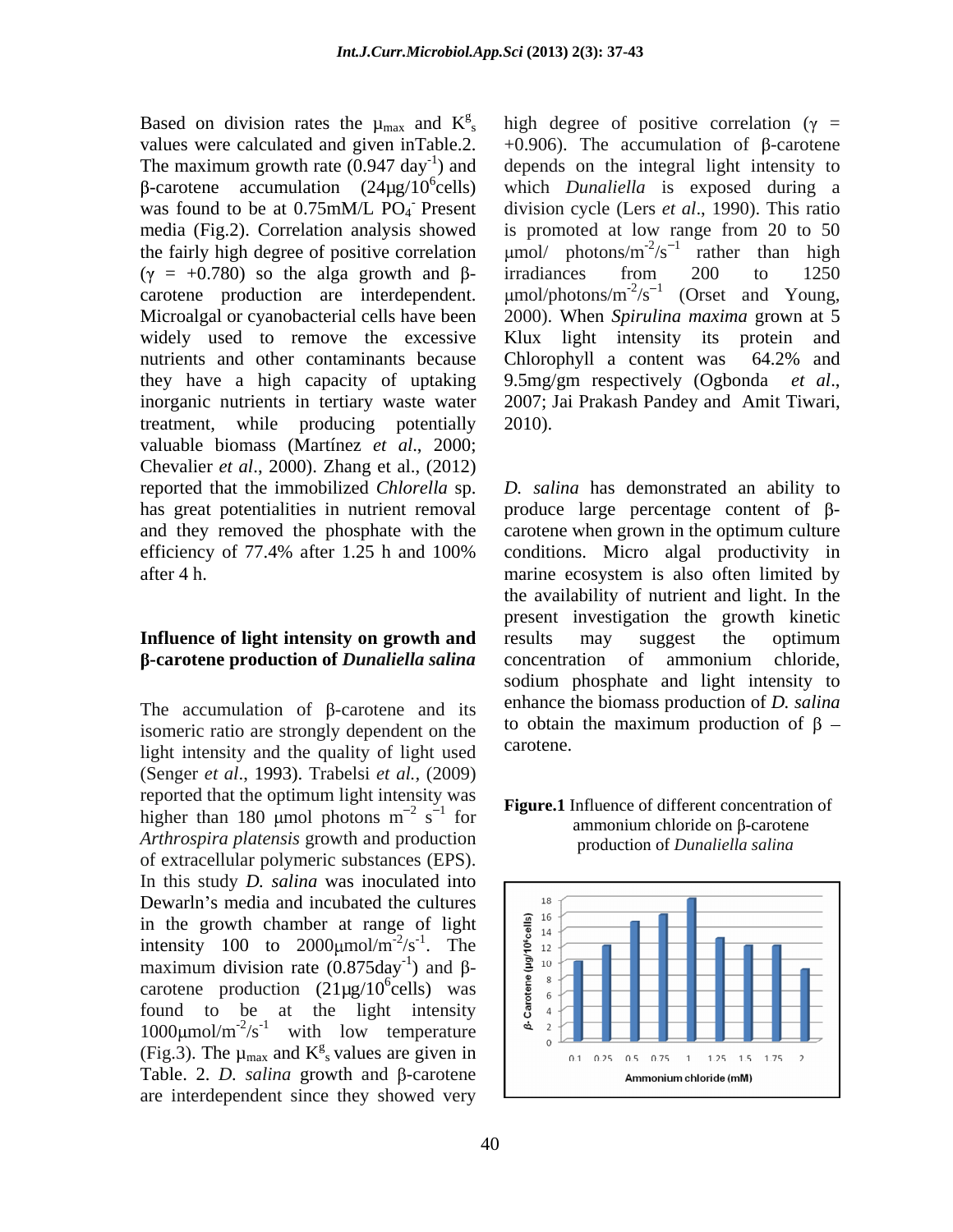Figure.2 Influence of different concentration of Figure.3 Influence of different light phosphate on  $\beta$ -carotene production intensity on  $\beta$ -carotene







Table.1 Growth rate of *D. salina* in different concentration of NH<sub>4</sub>Cl, PO<sub>4</sub> and Light Intensity and the same state of the state of the state of the state of the state of the state of the state of the state of the state of the state of the state of the state of the state of the state of the state of the stat

|      | NH <sub>4</sub> Cl |      | PO <sub>4</sub> | <b>Light Intensity</b>                                 |                                      |
|------|--------------------|------|-----------------|--------------------------------------------------------|--------------------------------------|
|      | Conc. Division     |      | Conc. Division  | Intensity Division                                     |                                      |
| (mM) | rate( $\mu$ )      | (mM) |                 | $\mathbf{rate}(\mu)$ $(\mu \text{mol/m}^2/\text{s}^2)$ | $rac{\text{rate}(\mu)}{\text{rate}}$ |
| 0.1  | 0.71               | 0.1  | 0.806           | 100                                                    | 0.66                                 |
| 0.25 | 0.735              | 0.2  | 0.839           | 500                                                    | 0.712                                |
| 0.5  | 0.796              | 0.25 | 0.883           | 1000                                                   | 0.875                                |
| 0.75 | 0.815              | 0.5  | 0.908           | 1500                                                   | 0.802                                |
|      | 0.896              | 0.75 | 0.947           | 2000                                                   | 0.566                                |
| 1.25 | 0.815              |      | 0.663           |                                                        |                                      |
| 1.5  | 0.802              |      |                 |                                                        |                                      |
| 1.75 | 0.745              |      |                 |                                                        |                                      |
|      | 0.657              |      |                 |                                                        |                                      |

**Table.2**  $\mu_{\text{max}}$  and  $K^g$ <sub>s</sub> values of D. *salina* grown in different concentration of NH<sub>4</sub>Cl, PO<sub>4</sub> and Light Intensity

| <b>Parameters</b><br>$\mu_{\text{max}}$  | $\mathbf{R}$  |
|------------------------------------------|---------------|
| NH <sub>4</sub> Cl<br>$\sim$<br>$\sim$ . | 36.42         |
| $P_4$                                    | $36.94$ 31.48 |
| <b>Light Intensity</b>                   | $15.39$ 2.99  |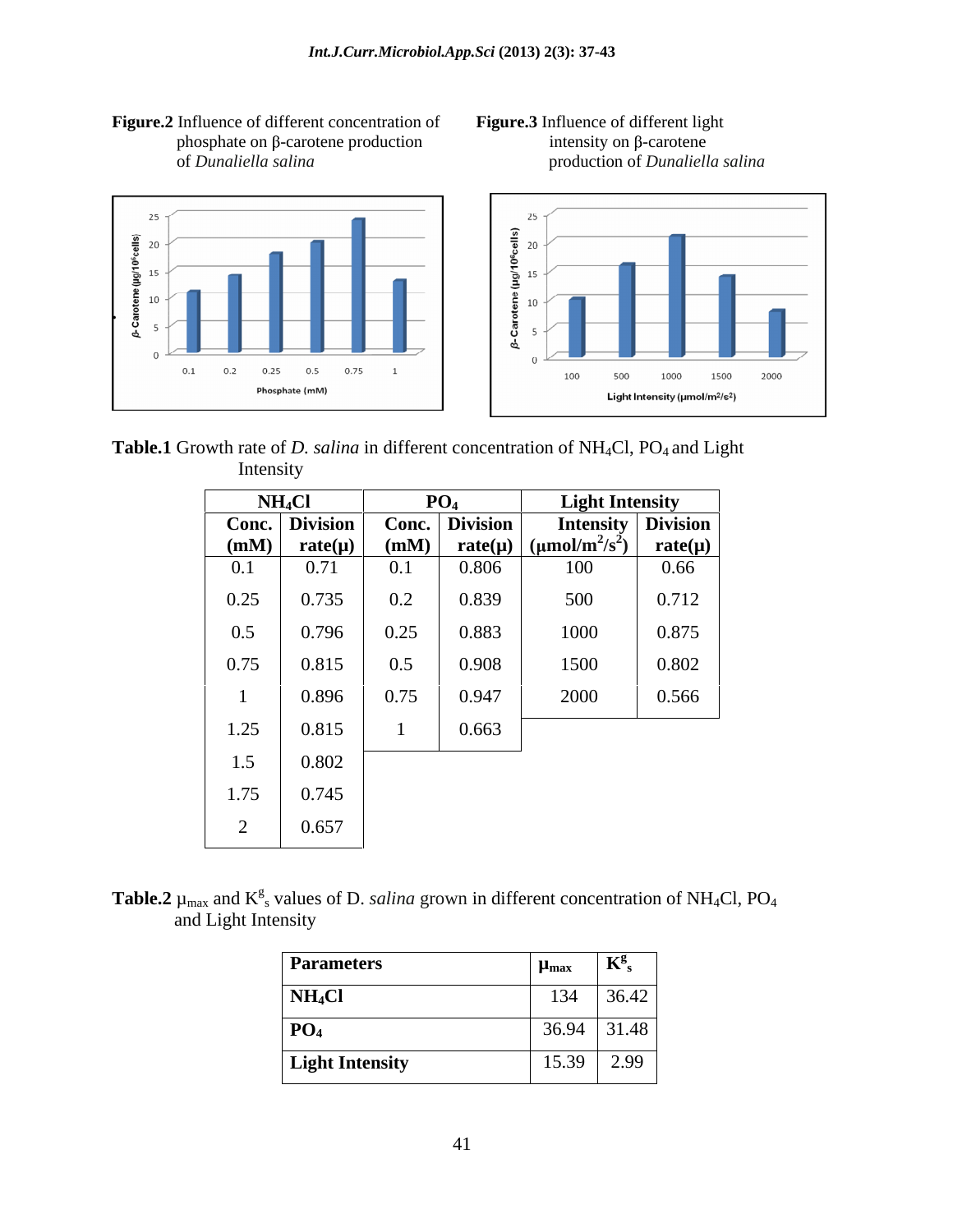- Chevalier, P., D. Proulx, P. Lessard, W.F. microalga *Scenedesmus obliquus*.<br>Vincent and De la Noüe. J. 2000. Bioresour. Technol. 73: 263-272. Vincent and De la Noüe, J. 2000. Nitrogen and phosphorus removal by<br>high latitude mat-forming cyanobacteria for potential use in tertiary wastewater treatment. J. Appl.
- Del Campo, J.A., M. García-González and Guerrero, M.G. 2007. Outdoor carotenoid production: current state
- Thoresen and Ahmed, S.I. 1984. Species differences in accumulation of nitrogen pools in phytoplankton. Mar.
- Jai Prakash Pandey., and Amit Tiwari. Production of *Spirulina maxima*. J. Algal Biomass Utln. 1 (2): 20-32. Orset, S.,
- Xuid-bed drying of *Dunaliella salina*. Physiol 122:609–617.<br>J. Sci. Food. Agric. 76:298–302. Plaza, M., S. Santoyo, L. Jaime, G.G.
- Leon-Bañares, R., D. González-Ballester, Transgenic microalgae as green cellfactories. Trends. Biotechnol. 22:45
- Lers, A., Y. Biener and Zamir, A. 1990. <br>Photoinduction of massive  $\beta$  carotene  $\beta$  carotene production. Appl Microbiol accumulation by the alga, *Dunaliella bardawil*. Plant. Physiol. 93: 389-395.
- Lubzens, E., and Zmora, O. 2003. Production and nutritional value of rotifers. In J.G. Støttrup and L.A. Oxford, UK, pp. 17-64. Pharm. Biomed. Anal. 51: 456-463.
- Jiménez, F.E.I. Yousfi and Munoz, L.

**References** 2000. Nitrogen and phosphorus 2000. Nitrogen and phosphorus removal from urban wastewater by the microalga *Scenedesmus obliquus*. Bioresour. Technol. 73: 263-272.

- high latitude mat-forming Robin and Divanach.P. 2003. Uses of Phycol. 12: 105-112. Feeds in Marine Aquaculture, Muller-Feuga, A., R. Robert, C. Cahu, J. microalgae in aquaculture. In J.G. Støttrup and L.A. McEvoy (eds.), Live Feeds in Marine Aquaculture, Blackwell Science, Oxford, UK, pp. 253-288.
- cultivation of microalgae for Ogbonda, K.H., R.E. Aminigo and Abu, and perspectives. Appl. Microbiol. lighting on biomass production and Biotechnol. 74:1163–1174. **protein biosynthesis in a** *Spirulina* Dortch, O., J.R. Clayton Junior, S.S. species isolated from an oil-polluted G. O. 2007. Influence of aeration and species isolated from an oil-polluted brackish water marsh in the Niger Delta, Nigeria. Afr. J. of Biotech. 6(22): 2596-2600.
	- Biol. 81:237-250. Orset, S., and Young, A.J. 1999. Low 2010. Optimization of Biomass carotene in the micro algae *Dunaliells*  temperature induced syhthesis of  $\alpha$ *salina*. J.Phycol. 35:520-527.
- Leach, G., G. Oliveira and Morais, R. Exposure to low irradiances favours<br>1998. Production of a carotenoid rich the synthesis of 9-cis- $\beta$ ,  $\beta$ -carotene in product by alginate entrapment and *Dunaliella salina* (Teod.). Plant Xuid-bed drving of *Dunaliella salina*. Physiol 122:609–617. and Young, A.J.  $2000$ . Exposure to low irradiances favours the synthesis of 9-cis- $\beta$ ,  $\beta$ -carotene in *Dunaliella salina* (Teod.). Physiol 122:609–617.
	- A. Galván and Fernández, E. 2004. Ibáñez, E. 2010. Screening for<br>Transgenic microalgae as green cell-<br>bioactive compounds from algae. J. Plaza, M., S. Santoyo, L. Jaime, G.G. Reina, M. Herrero, F.J. Señoráns, and Ibáñez, E. 2010. Screening for bioactive compounds from algae. J. Pharm. Biomed. Anal. 51: 450-455.
	- 52. Raja R., S. Hemaiswarya and Rengasamy, R. 2007. Exploitation of *Dunaliella* for β-carotene production. Appl Microbiol Biotechnol 74:517–523.
	- McEvoy (eds.), Live Feeds in Marine bioactive compounds from Aquaculture. Blackwell Science, *Haematococcus pluvialis* micoalga. J. Rodríguez-Meizoso, I., L. Jaime, S. Santoyo, F.J. Señoráns, A. Cifuentes and Ibáñez, E. 2010. Subcritical water extraction and characterization of bioactive compounds from
- Martínez, M.E., S. Sánehez, J.M. Senger H., C. Wagner D. Hermsmeier, N. Hohl, T. Urbig and Bishop, N.I. 1993.